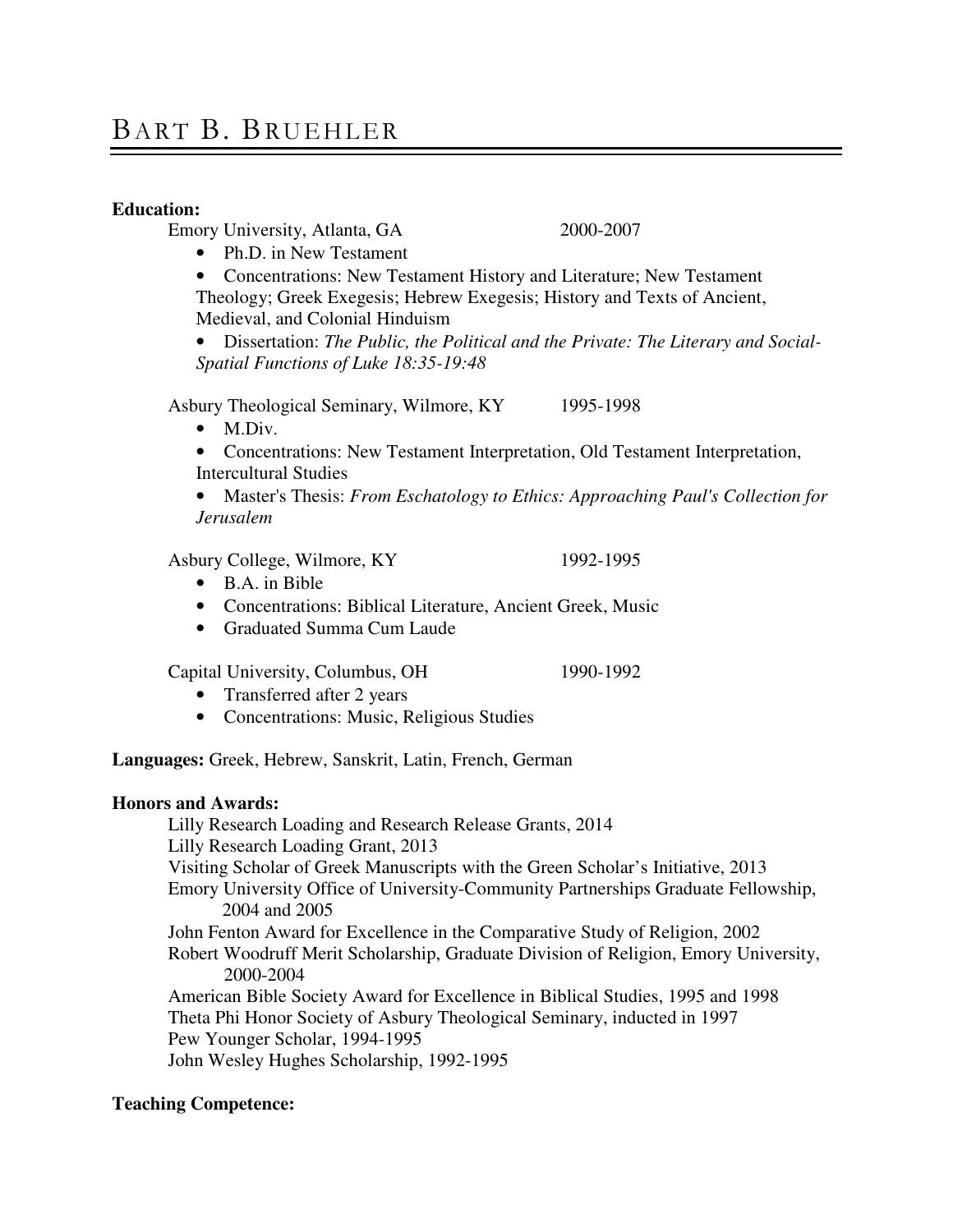Primary: New Testament Literature and Interpretation, The Culture of the Hellenistic-Roman World, Ancient Greek

Secondary: World Religious Traditions, Hebrew Bible, Christian Theology

# **Teaching Experience:**

Associate Professor of New Testament, Indiana Wesleyan University, 2012-current

- Courses Taught: *BIL 101: Old Testament Survey; BIL 102: New Testament Survey; BIL 120: Themes in Biblical Literature; BIL 202: Inductive Bible Study; BIL 203: Advanced Inductive Bible Study; BIL 303: Synoptic Gospels; BIL 304: Johannine Literature; BIL 402: Major Prophets; BIL 404: Acts of the Apostles; BIL 412: Galatians & Romans; REL 410: World Faith Systems; REL 483: Biblical Studies Colloquium*
- Full time position teaching adult and professional students online and onsite. Job duties involve curriculum writing and supervision.

Visiting Professor, Indiana Wesleyan University, 2009-2012

- Courses Taught: *BIL 102: New Testament Survey; BIL 120: Themes in Biblical Literature; BIL 202: Inductive Bible Study; BIL 303: Synoptic Gospels; BIL 304: Johannine Literature; BIL 404: Acts of the Apostles; BIL 412: Romans & Galatians; BIL 413: Corinthian and Thessalonian Correspondence*; *GRE 422: Advanced Greek*
- Full time position teaching introductory and advanced courses for both traditional undergraduates and adult/professional students, both online and onsite
- Also active in online course development and writing (BIL 102, BIL 203)

Visiting Professor, Asbury Theological Seminary, 2008-2009

• Courses Taught: *NT 520: Introduction to the New Testament; NT 605: Greek Readings; NT 615: Exegesis of Luke; BS 825 Theology of Luke-Acts*

• Full time position teaching both master's and doctoral students

- Adjunct Instructor, Asbury Theological Seminary, 2007-2010
	- Courses Taught: *BS 503: Introduction to Inductive Bible Study*
	- Planned and taught this new course using Moodle for online delivery

Adjunct Instructor, Indiana Wesleyan University, 2006-2009

- Courses Taught: *BIL 203: Advanced Inductive Bible Study; REL 232: Introduction to Christian Theology*
- Taught adult students both online and in onsite classroom settings
- Adjunct Instructor, Emory College at Emory University, 2003-2004
	- Courses Taught: *REL 100: Introduction to Religion: The Hindu and Christian Traditions*
	- Planned and taught all aspects of this comparative course using web technology, site visits, films, and portfolios as educational tools.

Teaching Associate, Candler School of Theology at Emory University, 2002-2004

- *NT 502: Introduction to the New Testament II*
- *REL 150: Introduction to Sacred Texts*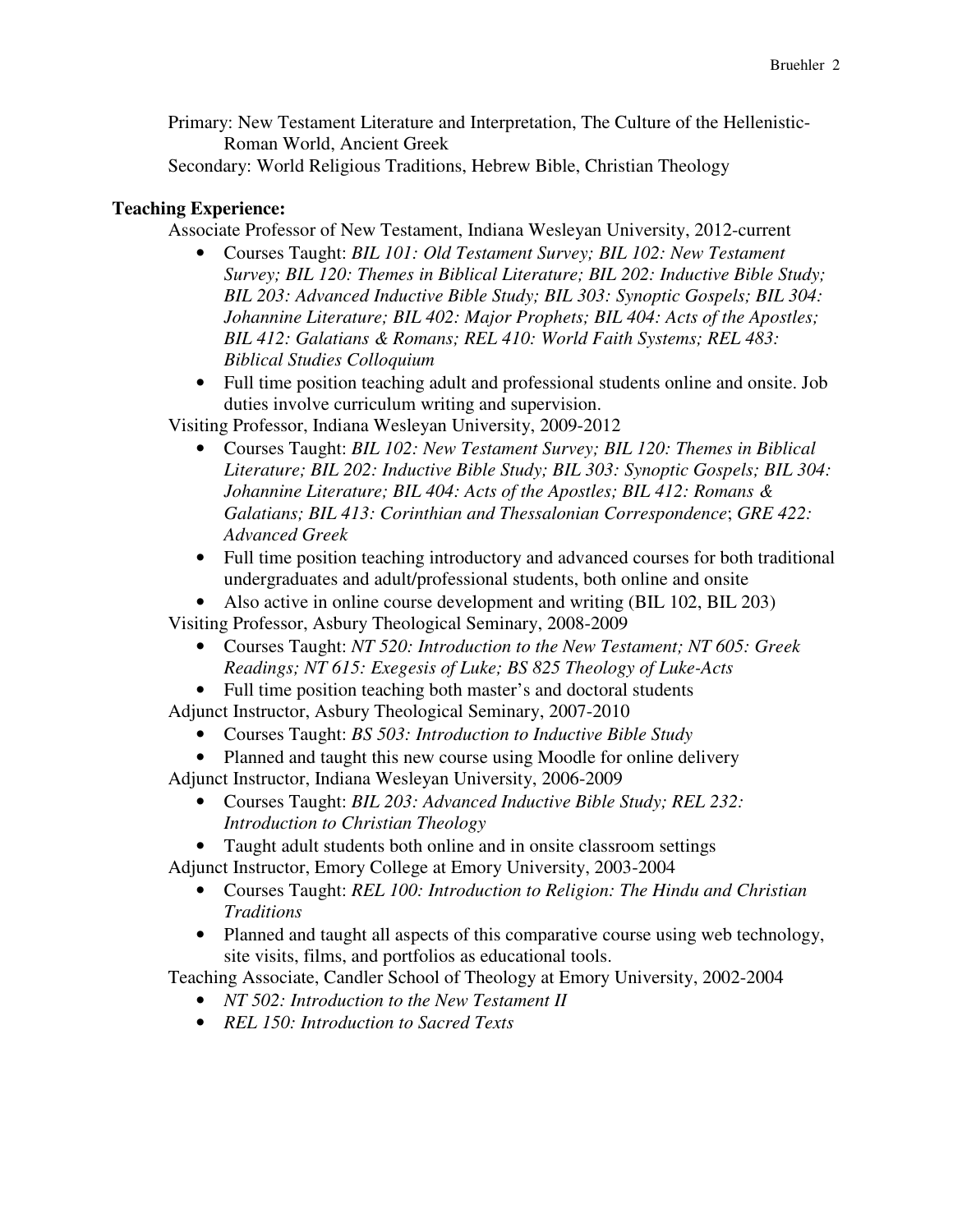## **Publications:**

- "Surveying New Testament Survey: The Impact of Demographics and Modality on an Introductory New Testament Course." *Journal of the Scholarship of Teaching and Learning* 14 no. 4 (2014): 31-50.
- *Holding Hands with Pascal: Following Christ with a Special Needs Child*. Eugene, OR: Wipf & Stock, 2014.
- "Reweaving the Texture of Luke 16:14-18." *Journal of Biblical and Pneumatological Research* 5 (2013): 49-67.
- *A Public and Political Christ: The Social-Spatial Characteristics of Luke 18:35-19:49 and the Gospel as a Whole*. Princeton Theological Monograph Series. Eugene, OR: Pickwick Publications, 2011.
- "Karma Yoga and Christian Ethics: Reading Bhagavad Gita 3 in Light of Ephesians 4-6." Pages 23-48 in *Song Divine: Christian Commentaries on the Bhagavad Gita*. Edited by Catherine Cornille. Christian Commentaries on Non-Christian Sacred Texts. Leuven: Peeters Press, 2006.
- "Proverbs, Persuasion and People: A Three-dimensional Analysis of 2 Cor 9.6-15." *New Testament Studies* 48 (2002): 209-224.
- "Seeing through the עינים of Zechariah: Understanding Zechariah 4." *Catholic Biblical Quarterly* 63 (2001): 430-443.

## **Presentations:**

- "What can Rhetorical Force Do? Luke 1:26-38 and Emerging Discourses on Mary." Paper presented at the annual meeting of the Eastern Great Lakes Biblical Society. Perrysville, OH, March 13, 2015.
- "P39 and the Socio-Economic Spectrum of Christian Manuscripts at Oxyrhynchus in the 3<sup>rd</sup> Century." Paper presented at the annual meeting of the Society of Biblical Literature. Baltimore, MD, November 23, 2013.
- "Virtual Virtues and Vices: The Discussion Board Dilemma." Paper presented at the Virtue, Vices, and Teaching Conference. Grand Rapids, MI., October 4, 2013.
- "Catching up on a Conversation: Socio-Rhetorical Interpretation and Mediterranean Anthropology since 1980." Paper presented at the annual meeting of the Society of Biblical Literature. Chicago, IL, November 25, 2012.
- "Examining the Mind's Eye: Mental Image Research and Its Impact on Rhetography." Paper presented at the annual meeting of the Eastern Great Lakes Biblical Society. Richfield, OH, March 23, 2012.
- "Patterns of Ekphrasis in Luke-Acts." Paper presented at the annual meeting of the Society of Biblical Literature. San Francisco, CA, November 20, 2011.
- "Thoroughgoing Monotheism in the Quran and the Letter of James." Paper presented at the annual meeting of the Society of Biblical Literature. San Francisco, CA, November 21, 2011.
- "Connecting the Contextual Dots in Luke 16:14-18." Paper presented at the annual meeting of the Eastern Great Lakes Biblical Society. Richfield, OH, March 31, 2011.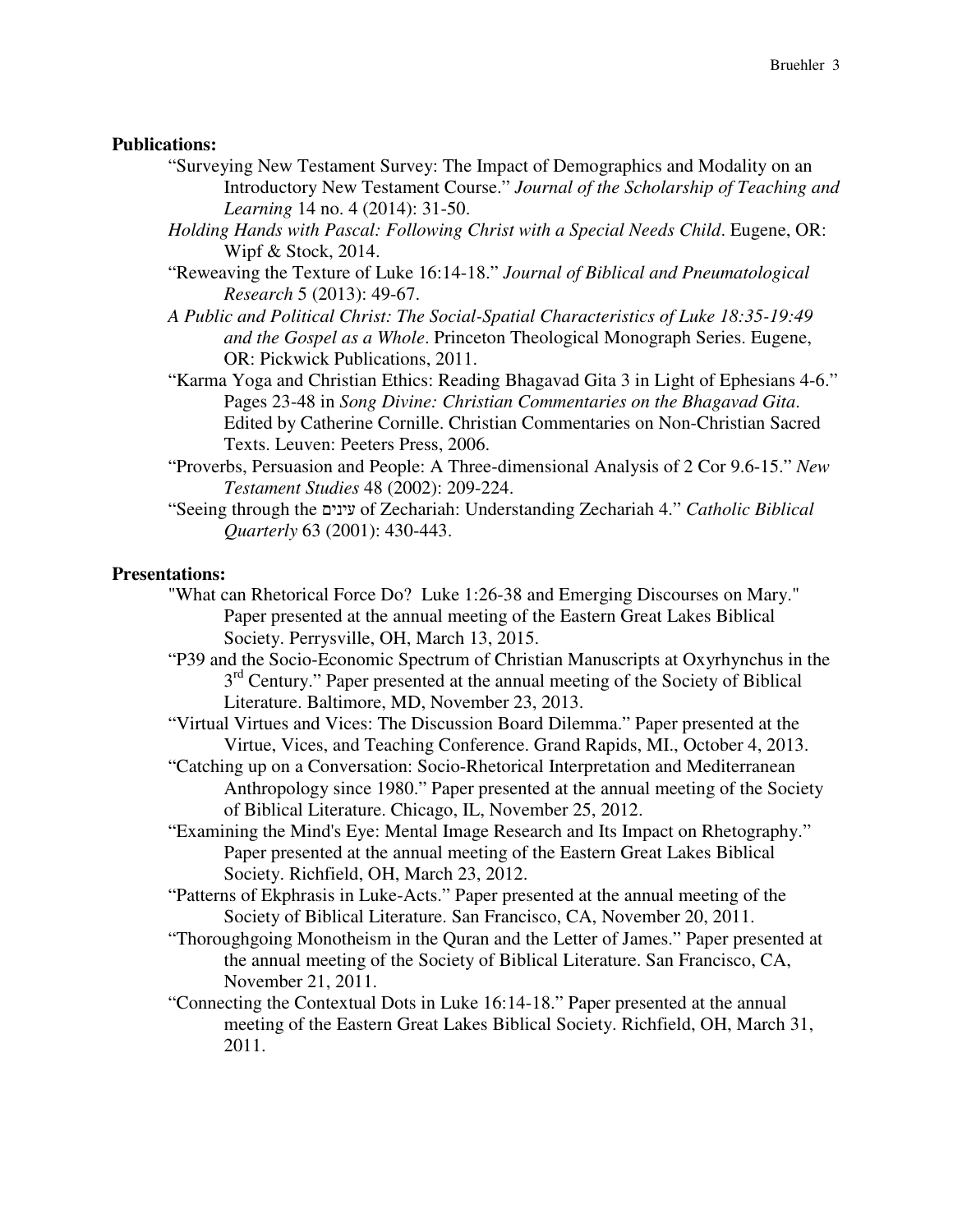- "Finding a Home for Zacchaeus: Archaeology and Imagination in the Interpretation of the New Testament Gospels." Paper presented at the annual meeting of the American Schools of Oriental Research. Atlanta, GA, November 18, 2010.
- "Hauerwas as Hannah's Child." Paper presented at the Indiana Wesleyan Religion Colloquium. Marion, IN, November 15, 2010.
- "Acts in Upper Rooms: The Spatial Backdrop and Narrative Portrayal of Three Vignettes of the Church." Paper presented at the annual meeting of the Society of Biblical Literature. New Orleans, LA, November 23, 2009.
- "Reading Zechariah with Soja and Sack." Paper presented at the annual meeting of the Society of Biblical Literature. New Orleans, LA, November 21, 2009.
- "Service-Learning in Your Discipline." Workshop presented at Emory University. Atlanta, GA, October 21, 2005 and January 30, 2006.
- "The Public, The Political, and the Private: The Literary and Social-Spatial Functions of Luke 18:35-19:48." Poster presented at the annual meeting of the Society of Biblical Literature. Philadelphia, PA, November 27, 2005.
- "The Religious Quest of Janasruti and Cornelius: A Comparative Study of Chandogya Upanisad 4.1-3 and Acts 10." Paper presented at the Emory Graduate Division of Religion Colloquium. Atlanta, GA, March 19, 2004
- "The Poor from Beginning to End." Paper presented at the Asbury College Bible Forum. Wilmore, Ky., November 4, 1999.

# **Book Reviews:**

- "A Review of *Contested Spaces*." *Bryn Mawr Classical Review* November 2012. Online at http://bmcr.brynmawr.edu/2012/2012-11-20.html.
- "A Review of *Politics According to the Bible." Wesleyan Theological Journal* 47 (2012): 202-204.
- "A Review of *Reading Scripture as Wesleyans*." *Wesleyan Theological Journal* 46 (2011): 238-41.
- "A Review of *James* (Zondervan Exegetical Commentary on the New Testament) and *Phlippians* (New Beacon Bible Commentary)." *Wesleyan Theological Journal* 45 (2010): 273-276.

# **Professional Memberships:**

Society of Biblical Literature Society for Hindu-Christian Studies American Schools of Oriental Research

# **Committee Experience:**

School of Service and Leadership Curriculum Committee, Indiana Wesleyan University, 2011-present

- Assessment Committee, College of Adult and Professional Studies of Indiana Wesleyan University, 2013-present
- University Assessment Council, College of Adult and Professional Studies of Indiana Wesleyan University, 2013-present
- General Education Committee, College of Adult and Professional Studies of Indiana Wesleyan University, 2013-present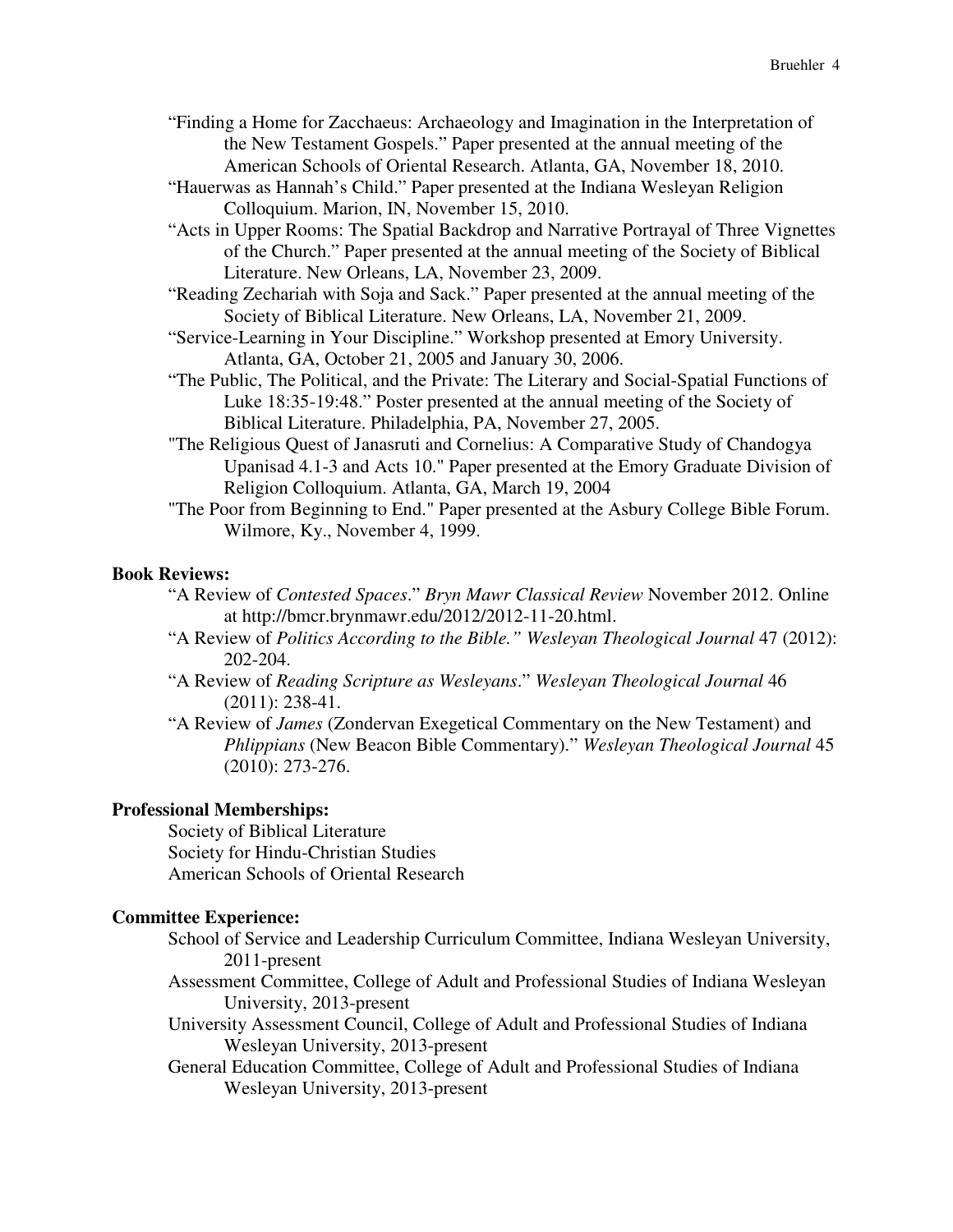Scholarship Council, Indiana Wesleyan University, 2012-present

- Assessment Team Leader for the Curriculum Advancement Project Initiative at Indiana Wesleyan University, 2013-2014
- Faculty Religious Life Council, Indiana Wesleyan University, 2012-2013
- Assessment Committee, College of Arts and Sciences of Indiana Wesleyan University, 2010-2012
- Several search committees at Indiana Wesleyan University

## **Professional Experience:**

Archivist for the Eastern Great Lakes Biblical Society, 2012-present

- Mentored Greek Students with the Green Scholars Initiative, 2012-2013
- Steering Committee Member for the Society of Biblical Literature Rhetoric of Religious Antiquity Group, 2011-present
- Search Committee for Intercultural Studies Position at Indiana Wesleyan University, 2010-2011
- Program Coordinator for Students Helping in the Naturalization of Elders (SHINE) Service-Learning Project, Atlanta, GA, 2004-2006
- Teaching Assistant Training and Teaching Opportunity (TATTO) Program at Emory University, 2000-2002

Director of Transitional Housing for Good Works, Inc., Athens, OH, 1998-2000 Assistant Reference Librarian, Asbury Theological Seminary, 1995-1998

### **Grant Writing:**

Health Literacy Initiative Grant for Emory University, 2005-2006 Students Helping in the Naturalization of Elders (SHINE) Site Grant Management and Renewal for Emory University, 2005-2006 United Methodist Foundation Grant for Good Works, Inc. 1998-2000

Sisters of St. Joseph Grant for Good Works, Inc. Summer Internship Program, 1999

# **Ecclesial Service:**

Ordained Deacon in the Free Methodist Church of North America

- Adult Sunday School Teacher, College Wesleyan Church, Marion, IN, 2009-present Church Elder and Sudanese Sunday School Teacher, Cellebration Fellowship, Clarkston,
- GA, 2001-2006
- Church Renewal Team, Open Door Free Methodist Church, Nicholasville, KY, 1996- 1998
- Director of Wee Care Day Camp at Cornerstone Free Methodist Church, Akron, OH, 1996-97

#### **Community Service:**

Board Member, Friends of Refugees, 2013-present

Kids Hope Volunteer, Marion, IN, 2011-present

Classroom Volunteer, Marion Community Schools, Marion, IN, 2009-2012

Volunteer ESL Tutor, Clarkston Community Center, Clarkston, GA, 2004

Co-Chair of the Parent Recruitment Committee for the International Community School, Avondale Estates, GA, 2002-2003